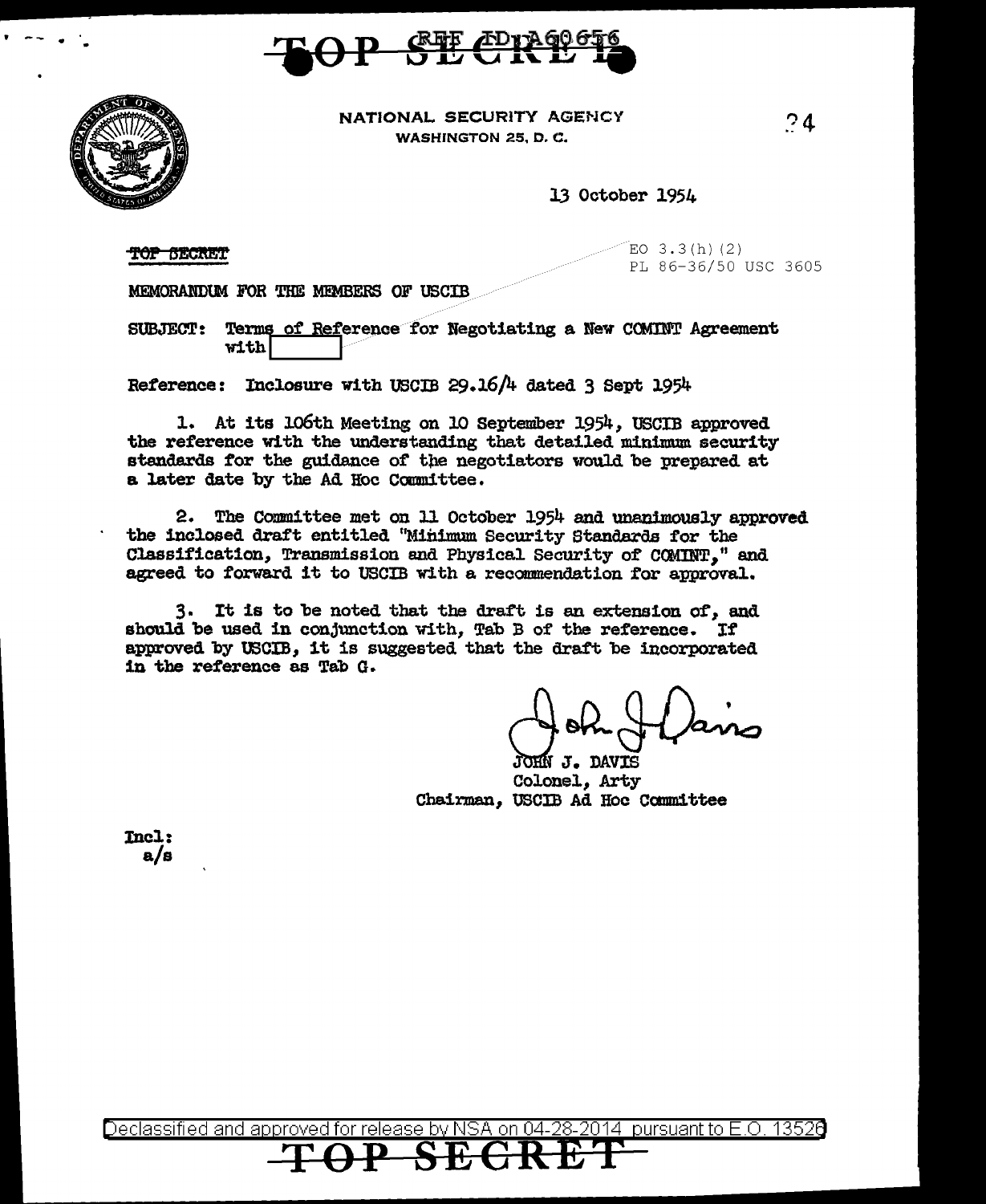### **武士 化边球分**

記0 3.3(h)(2) PL 86-36/50 USC 3605

#### r<del>op Siecre</del>it

### MINIMUM SECURITY STANDARDS FOR THE CLASSIFICATION. TRANSMISSION AND PHYSICAL SECURITY OF COMINT

1. All COMINT resulting from the U.S.-COMINT Agreement will be classified as agreed between the COMINT authorities of both nations, and will be distributed only to those COMINT indoctrinated individuals who require it in the performance of their duties.

The U.S. will classify COMINT materials provided to a. as SECRET or TOP SECRET, according to content. Material classified as SECRET CODEWORD by the U.S. will normally be classified TOP SECRET for exchange with Non-codeword materials will be classified for this exchange in accordance with the appropriate  $U.S$ . classification, except that no COMINT material will be classified lower than SECRET.

The U.S. will accept COMINT materials from classified  $\mathbf{b}$ . either in accordance with existing policy, or with U.S. application of para 1 above. agreement on

The COMINT authorities of each nation will insure against revelation 2. of the source of COMINT resulting from the agreement by carefully controlled handling procedures for every sheet of paper containing results from. or disclosing the existence of this agreement; and, if deemed desirable, special supplementary codewords will also be used.

The U.S. and will use agreed exchange designators to cover 3. the following aspects of U.S. COMINT liaison under the terms of the agreement:

COMINT materials (including results derived therefrom) provided а. by the U.S. to which can be integrated

<del>P SECRET</del>

**TAB G**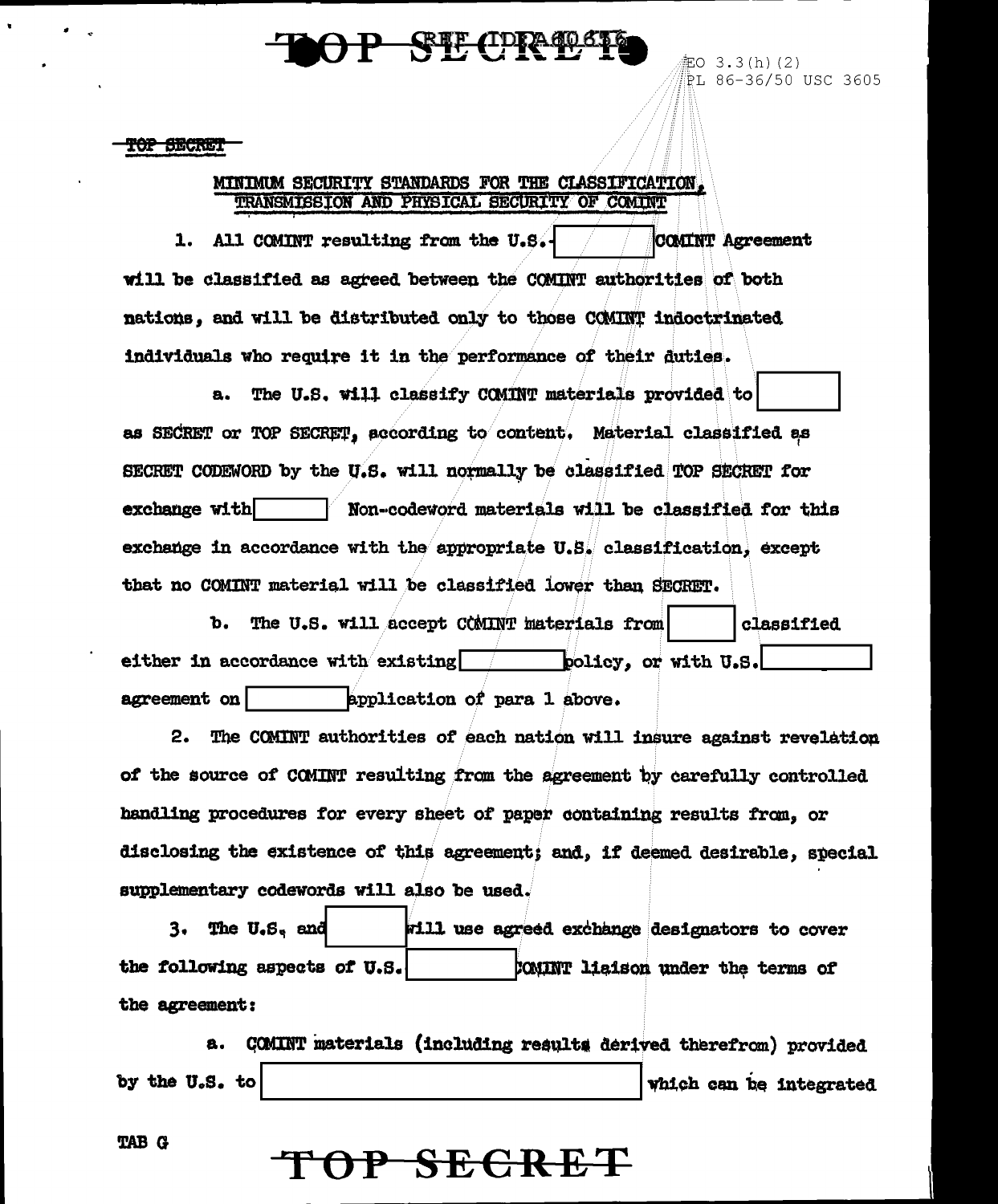

EO  $3.3(h)$  (2) PL 86-36/50 USC 3605

**TOP SECRET** 

into

COMINT products.

COMINT materials (including results derived therefrom) ъ. which must be given special handling, provided by the U.S. to and which cannot be passed to other than personnel without prior specific consent of the U.S.

COMINT materials provided by to the U.S.  $\mathbf{c}$ .  $(1)$ agrees to use supplementary codewords as in 2 above, such codewords may be used to cover, insofar as practicable, these aspects of U.S. COMINT liaison.)

4. desires to use some device or special handling procedure for protection of COMINT source instead of supplementary codewords, and does not want individual sheets of material marked with agreed exchange designators, it shall be permissible to use the designator on the cover sheet(s) only for each shipment of material. In this event the U.S. must be assured that all such material will receive limited and controlled handling and distribution within the COMINT activity.

5. Documents containing COMINT information should be double-wrapped and addressed to a COMINT indoctrinated officer (by name, not function); the inner envelope should bear the appropriate security classification. As a minimum security requirement, such documents must be sent by hand of officer or by a secure courier service.

Documents from the U.S. to will be addressed to a а. designated COMINT recipient, and will be transmitted to such

 $\mathbf{2}$ 

## <del>OP SECRE</del>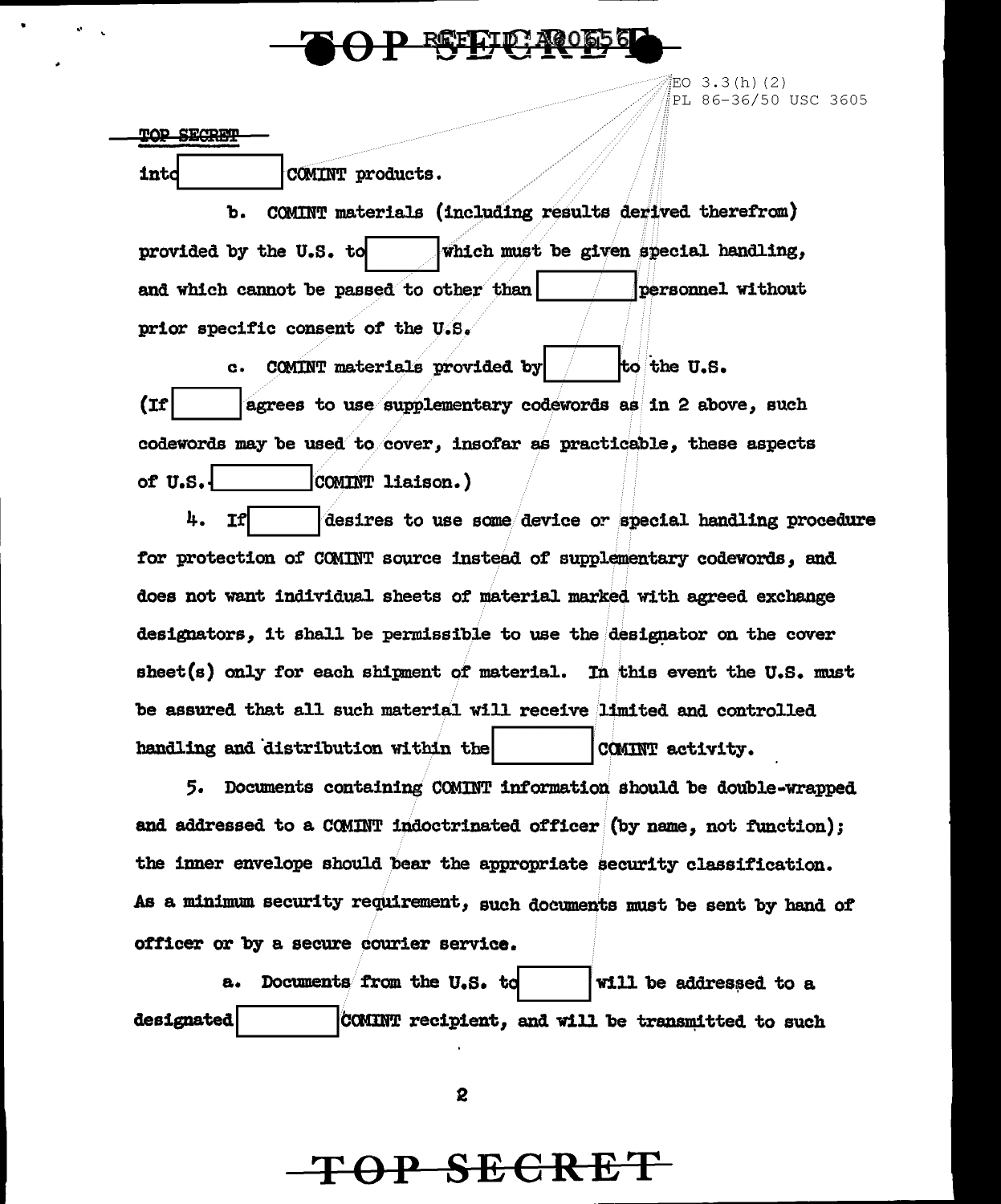### **BEE** IR: A60656<br>**SECRE**T **AOP**

### TOP SECRET

recipient through the NSA Liaison Officer in The NSA Liaison Officer will receive from the recipient properly executed receipts for all materials delivered.

b. Documents from to the U.S. will be addressed to and delivered to the NSA Liaison Officer in He will receipt for all materials so received.

6. If COMINT material is transmitted within either nation by electrical means or by any physical means not completely secure, it must be encrypted in a secure cryptographic system reserved exclusively for this requirement. The COMINT authorities of each nation must additionally insure that when COMINT is transmitted to the other it is encrypted in a cryptographic system specially approved by COMINT authorities of the other nation.

a. Electrical communications between the U.S. and COMINT organizations will be so arranged that it will not be possible to identify such communications as being between the respective COMINT organizations.

b. The U.S. will establish a private crypto system for direct communications between the NSA Liaison Officer and the Director. NSA. This system will be the exclusive channel for passing communications which must be handled in COMINT channels only.

to the U.S. will be passed via channels c. Messages from specifically agreed upon between the U.S. and

3

# TOP SECRET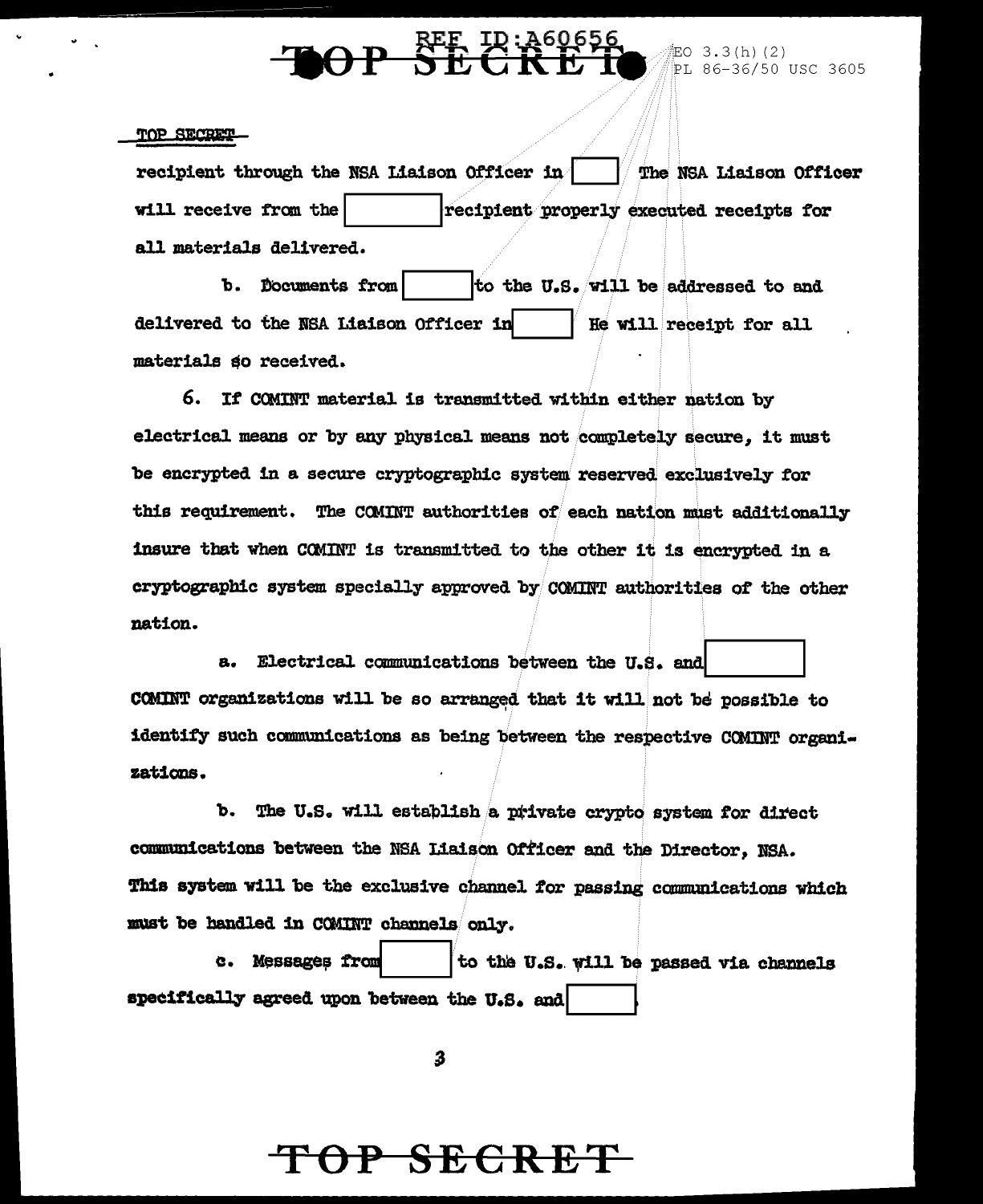

#### TOP SECRET

7. The highest standard of physical security must be applied to the custody of COMINT by all persons authorized to receive it. Normally, except when in transit under conditions prescribed herein, COMINT materials and communications relating thereto must at all times be:

a. under the direct surveillance of a COMINT indoctrinated person responsible for their safe-keeping, or

b. locked in a three-combination safe accessible only to COMINT indoctrinated personnel, or

c. stored in a locked compartment which is under constant surveillance by an armed sentry and which is accessible only to COMINT indoctrinated personnel.

8. COMINT documents must be destroyed as soon as they have ceased to be of use. This is particularly important under hazardous conditions.

9. In order that necessary operational use can be made of certain agreed types of low-level tactical COMINT (such as direction finder bearings and plain text messages - Category I COMINT) on which immediate action must obviously be taken in combat operations, the U.S. or **National** Authorities may permit the dissemination of such COMINT at a classification not below CONFIDENTIAL, to unindoctrinated recipients who need to know.

10. In exceptional instances where it is essential for immediate operational purposes, information based on COMINT may, as specifically authorized by appropriate National COMINT authority, be disseminated to unindoctrinated individuals, provided the source is not disclosed. Where

4

 $EO$  3.3(h)(2) PL 86-36/50 USC 3605

# TOP SECRET